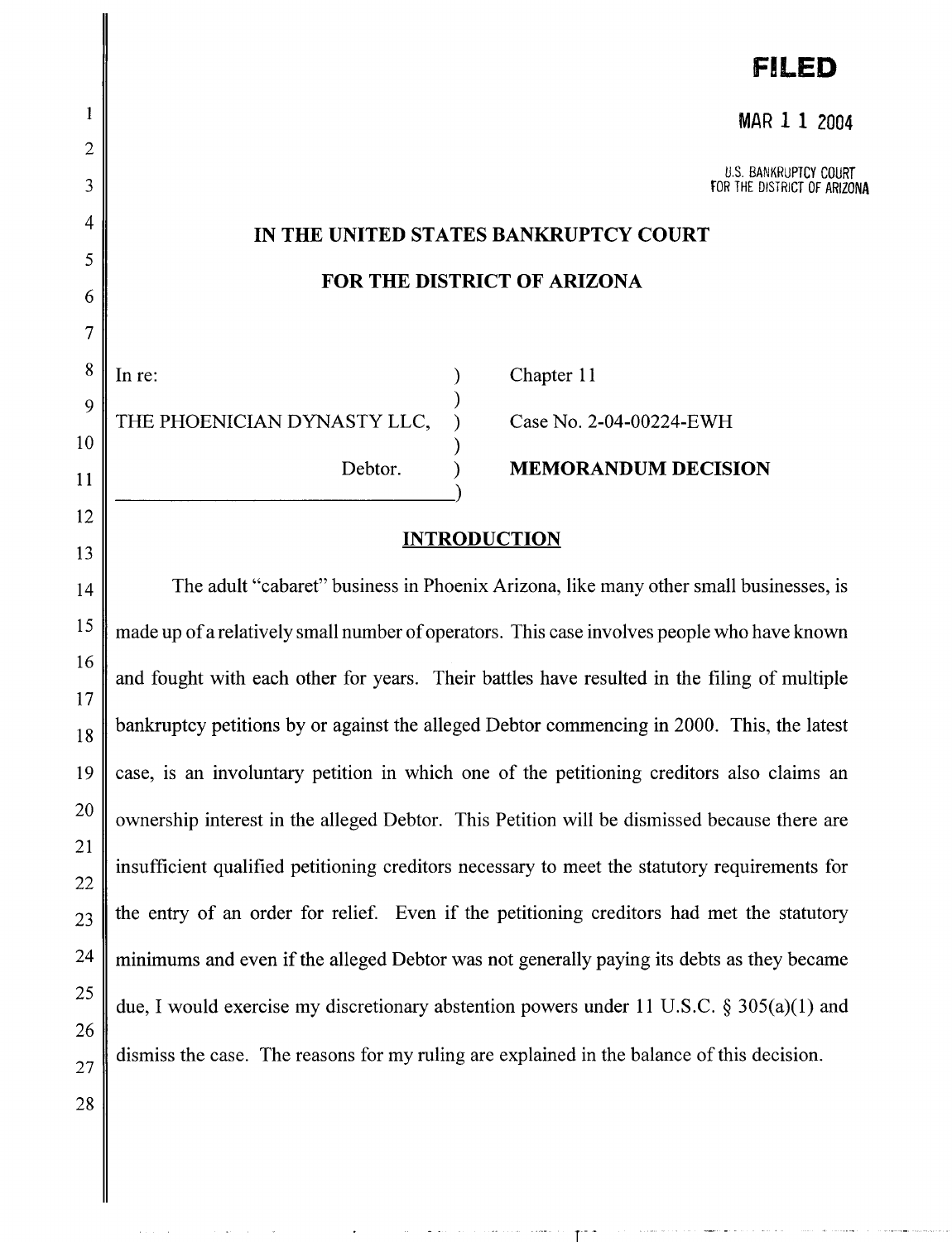#### **FACTUAL AND PROCEDURAL HISTORY**

1

Until late October 2003, The Phoenician Dynasty LLC (Phoenician) operated an adult cabaret known as Amazons at 4125 North  $7<sup>th</sup>$  Street, Phoenix, AZ (the  $7<sup>th</sup>$  Street Location). Phoenician's lease for the  $7<sup>th</sup>$  Street Location expired at the end of May 2003. Thereafter, it remained at the location on a month-to-month basis. In addition to a now expired tenancy right at the  $7<sup>th</sup>$  Street Location, Phoenician holds the rights to a liquor license, which due to certain grandfathered provisions, makes it uniquely valuable at the  $7<sup>th</sup>$  Street Location. Apparently, only Phoenician's liquor license permits the serving of alcohol at that location.

The 7<sup>th</sup> Street Location is owned by CalAz Oil Co. LLC (CalAz Oil), whose sole member is Dr. John Taraska (CalAz Oil and Dr. John Taraska are collectively referred to as Landlord). In the late 1990s, Dr. Taraska, and possibly some other members of the Taraska family, acquired a membership interest in Phoenician. The acquisition was followed almost immediately by litigation with the prior owners of Phoenician. The Taraskas engaged the law firm of Bryan Cave and Associates (Bryan Cave) to represent Phoenician in that litigation.

In 1999, the Taraskas were required to divest themselves of their interests in Phoenician pursuant to a 1999 Consent Agreement and Order (Consent Order) entered by the Arizona Liquor Department. The Consent Order also purportedly placed certain restrictions on members of the Taraska family holding any interest in the Phoenician liquor license.

In April2000, after the entry of the Consent Order, the Taraskas transferred some, but possibly not all, of their membership interest in Phoenician to Salvatore Iadicicco, Jr. (Iadicicco). In March 2001, Iadicicco transferred some, but possibly not all, of his ownership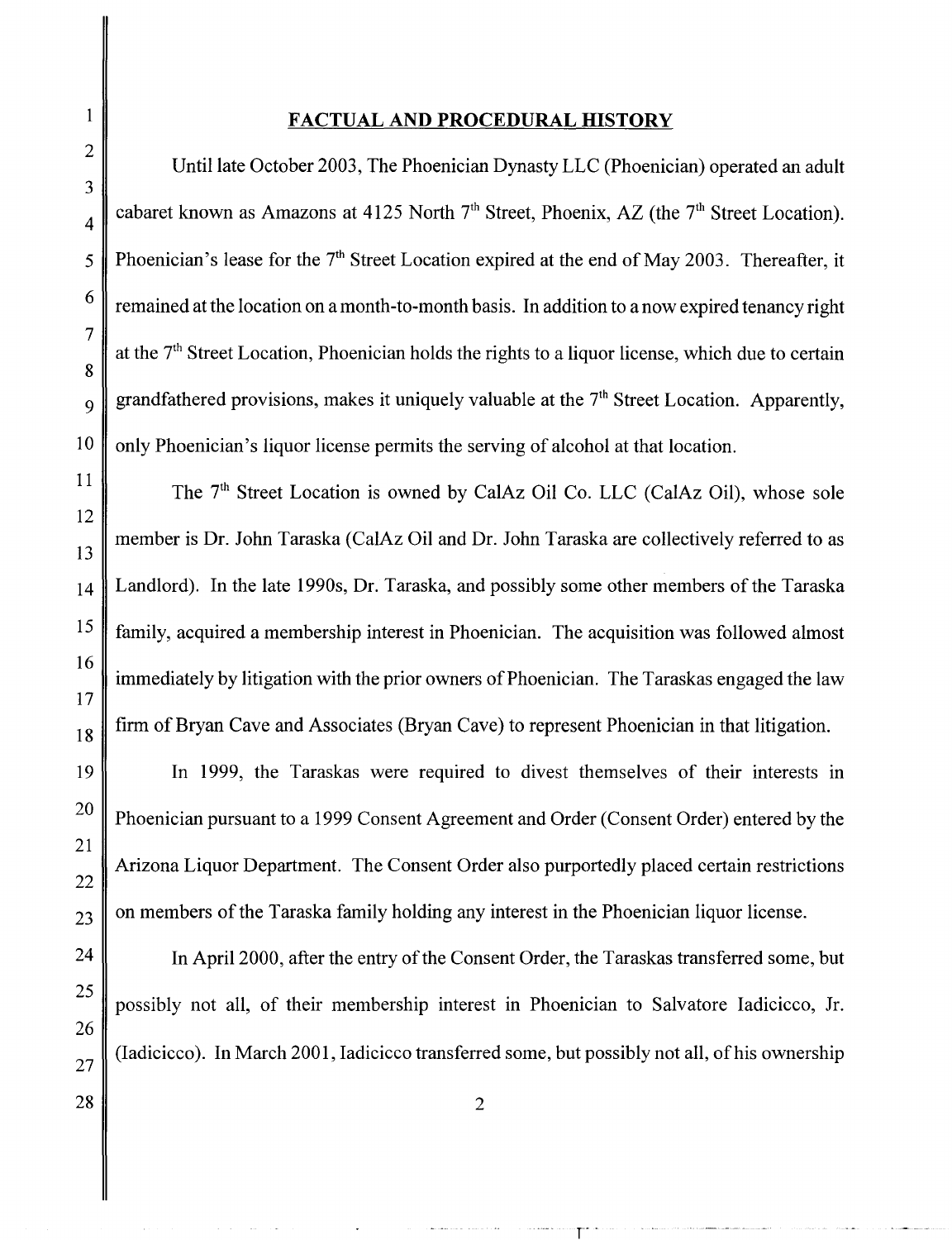interest in Phoenician to Monte Brooks (Brooks) and Thomas O'Neill (O'Neill) (Exhibit F). At the evidentiary hearing, the petitioning creditors claimed that Dr. John Taraska and/or Peter  $\frac{4}{4}$  Homenick, as his assignee, hold a membership interest in Phoenician. Indeed that is the focus of the declaratory relief count of a multi-count complaint filed by petitioning creditors Cheetah, John Taraska and CalAz Oil in Maricopa County Case No. CV -2003-019158 filed on October 7, 2003 (Exhibit G) (the State Court Litigation).

When Brooks and O'Neill took over the operation of Phoenician in 2001, they acknowledged that Phoenician had an obligation due to Cheetah under a Restated Promissory Note (Exhibit Q) which was later amended on November 8, 2002 (Exhibit P). Under the amendment, Phoenician owed Cheetah \$100,000.00 repayable over 71 months at 5% interest 14 per annum. Payments were due under paragraph 5 of the November 8, 2002 amendment as  $15$  follows:

11 equal monthly payments of\$8,560.75 beginning on November 15,2002

60 equal monthly payments of \$161.5 5.

19 At the evidentiary hearing held on February 19, 2004, Cheetah acknowledged that the 11 20 payments of \$8,560.75 had been made, but claimed none of the 60 payments of \$161.55 had been made and that as a result of the default, Cheetah had accelerated the entire amount due and charged default interest of 18% on the accelerated balance.

Brooks and O'Neill accepted their membership interest in Phoenician "subject to all of its debt" including the lease payments due for the lease of the  $7<sup>th</sup>$  Street Location (Exhibit F,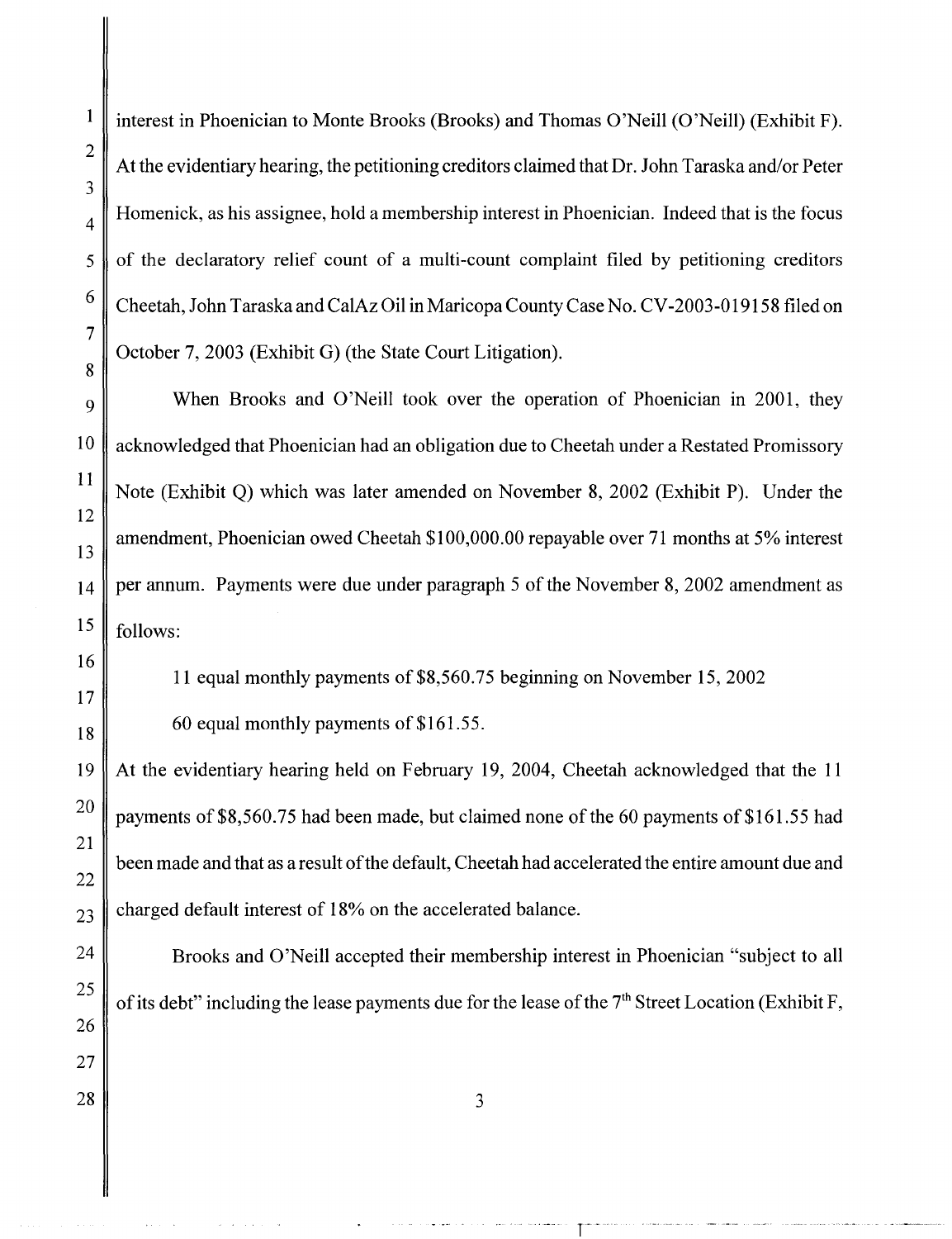<sup>1</sup> paragraph 5 – Lease Agreement Exhibit I). Brooks and O'Neill also accepted their Phoenician membership interest subject to the "amount due" to Bryan Cave in the amount of \$40,000.00.

Phoenician has been the subject of three earlier bankruptcy petitions- all of which were filed by Iadicicco. In October 2000, he filed a list of creditors which listed Bryan Cave as holding a disputed claim in the amount of zero. That petition was dismissed at the request of the Debtor on November 28, 2000.<sup>1</sup> On July 11, 2001, a second petition was filed and signed by Iadicicco. Bryan Cave was again listed as a disputed contingent creditor with the amount of the claim listed as zero. That petition was dismissed, at the request of the Debtor, on March 24, 2001.

On July 15, 2002, over a year after Iadicicco had transferred his membership interest in Phoenician to Brooks and O'Neill, he filed a third voluntary Chapter 11 petition claiming to be the rightful managing member of Phoenician (Case No. 2-02-1 0836). Iadicicco did not list Bryan Cave as a creditor in the third case, even though he and Bryan Cave entered into an agreement dated August 29, 2002 (Bryan Cave Agreement) in which Bryan Cave assigned the right to bring a collection action in Iadicicco's name or Bryan Cave's name to enforce collection of the amount of any claim Bryan Cave had regarding Phoenician (Exhibit E).

Brooks and O'Neill moved to dismiss the third petition. Litigation continued until November 2002 when the third bankruptcy case was dismissed by a stipulated order. The

<sup>&</sup>lt;sup>1</sup> Judicial notice may be taken of a bankruptcy file. RUSSELL, BANKR. EVID. MANUAL, 2004 Ed., § 201.6. Case #1, 2-00-10786-SSCP, was filed 10/3/00 and dismissed 11/22/00. Case #2, 2-01-09036-RTB, was filed 7/11/01 and dismissed 8/27/01. Case #3, 2-02-10836-GBN, was filed 7/15/02 and dismissed 11/7/02. Case #4, 2-04-00224-EWH, was filed 1/6/04.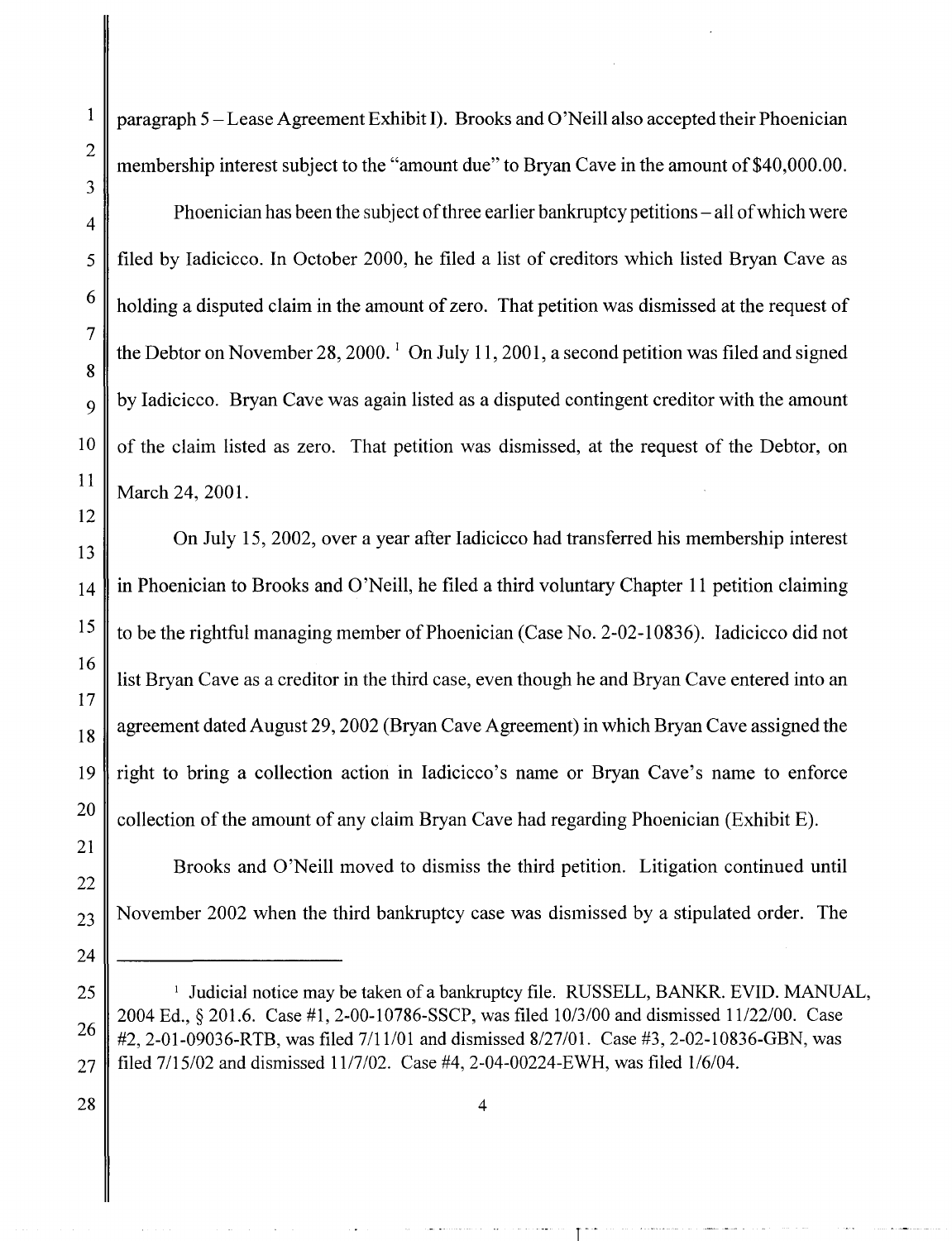dismissal order dated November 4, 2002 (Exhibit 39), provided that the case was dismissed with prejudice "as to all claims which had been or could have been brought by any of the parties." As part of the dismissal of the third bankruptcy case, Iadicicco, Brooks and O'Neill entered into a settlement agreement (Exhibit 40) which purportedly resolved all of the claims among them regarding Phoenician.

On October 7, 2003, the Landlord gave Phoenician an eviction notice requiring Phoenician to vacate the  $7<sup>th</sup>$  Street Location by the end of the month. Thereafter, Phoenician paid part of the October rent but did not pay \$8,500.00 for "additional parking." Thereafter, Michael Taraska apparently, as a result of Phoenician's failure to pay the \$8,500.00, entered the premises and removed all of the electrical switches. Phoenician tried to operate by using generators, but was unable to do so. Phoenician vacated the  $7<sup>th</sup>$  Street Location after the close ofbusiness on Friday, October 24, 2003. Thereafter, the Landlord re-entered the premises and has alleged that Phoenician deliberately or negligently caused damage which cost approximately \$6,500.00 to repair.

On October 7, 2003, CalAz Oil and John Taraska sued Phoenician in the State Court Litigation. On November 5, 2003, CalAz Oil, John Taraska, Cheetah and Peter Homenick, as John Taraska's assignee, filed an Amended Complaint. After the State Court Litigation was filed on October 7, 2003, litigation ensued on the Plaintiffs' request for appointment of receiver and for injunctive relief, which was denied.

On January 6, 2004, this involuntary petition was filed by Michael Taraska on behalf of Cheetah, by Larry Williams on behalf of Williams Vending Inc. (Williams) and David Gell, on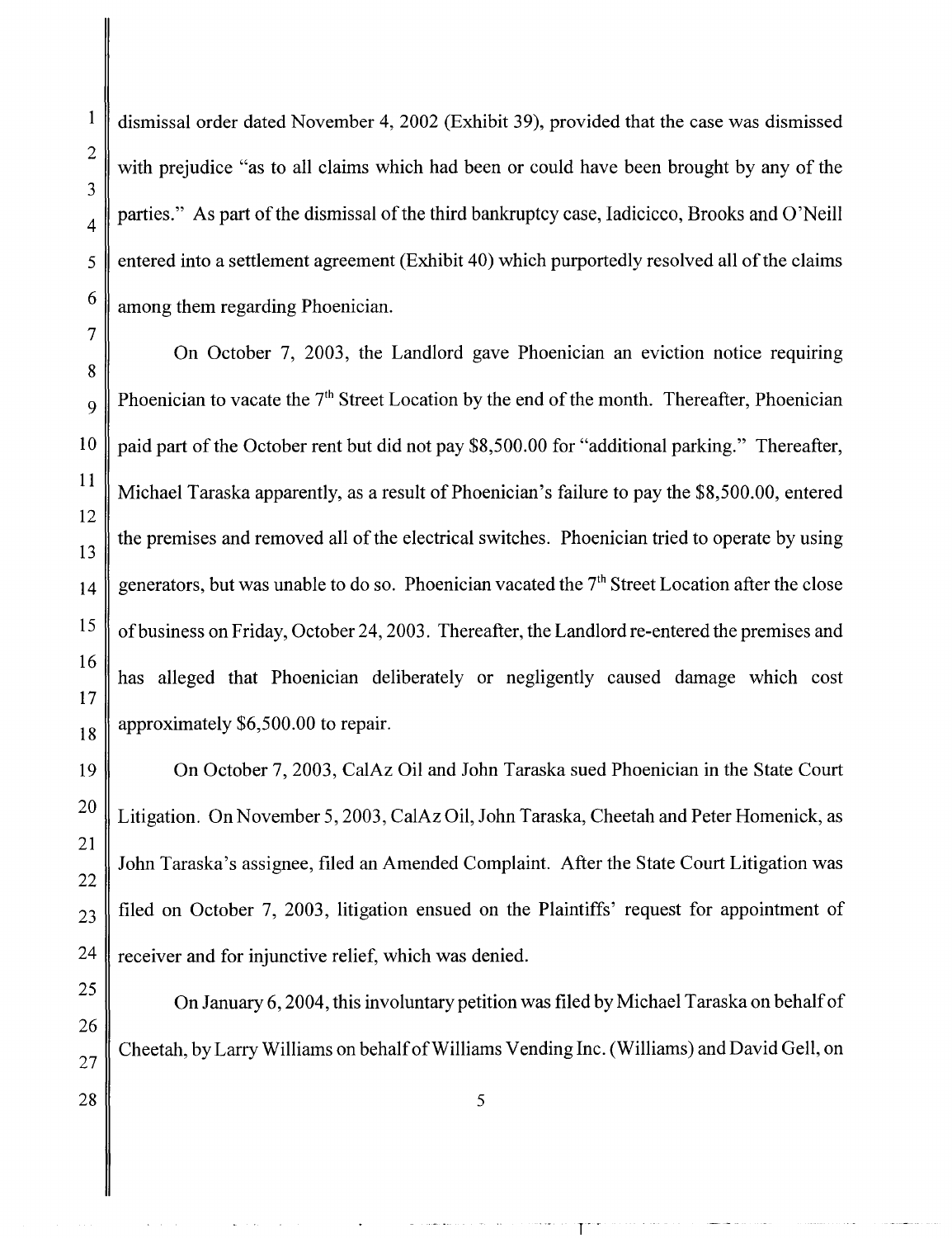II

| $\bf{l}$            | behalf of Air Cleaning Specialists. On February 4, 2004, Phoenician filed a Motion to                                                            |
|---------------------|--------------------------------------------------------------------------------------------------------------------------------------------------|
| $\overline{c}$<br>3 | Dismiss. Iadicicco, as Bryan Cave's "assignee," filed a joinder on February 9, 2004. John                                                        |
| 4                   | Taraska, individually and as member of CalAz Oil, filed a joinder on February 17, 2004. James                                                    |
| 5                   | Doffing, an independent contractor disc jockey, also filed a joinder on February 17, 2004. The                                                   |
| 6                   | court conducted an evidentiary hearing on Phoenician's Motion to Dismiss on February 19,                                                         |
| 7<br>8              | 2004.                                                                                                                                            |
| 9                   |                                                                                                                                                  |
| 0                   | <b>ISSUES TO BE DECIDED</b>                                                                                                                      |
| 1                   | Are there at least three petitioning creditors whose claims are not contingent or<br>1.                                                          |
| $\overline{c}$<br>3 | subject to bona fide dispute and total \$11,625.00?                                                                                              |
| 4                   | Even if the jurisdictional requirements of 11 U.S.C. $\S 303(b)(1)$ and (h) have been<br>2.                                                      |
| 5                   | met, should the case be dismissed?                                                                                                               |
| 6                   |                                                                                                                                                  |
| 7<br>8              | <b>STATEMENT OF JURISDICTION</b>                                                                                                                 |
| 9<br>$\overline{0}$ | The court has jurisdiction in this matter pursuant to 28 U.S.C. $\S$ § 1334(a) and<br>$157(a)$ and (b).                                          |
| $\mathbf{1}$        |                                                                                                                                                  |
| $\overline{c}$      | <b>DISCUSSION</b>                                                                                                                                |
| 3                   | There Are Not Three Petitioning Creditors Who Hold Non-Contingent Claims That Are<br>Α.<br>Not Subject to Bona Fide Dispute Totaling \$11,625.00 |
| 4                   | The parties agree that Phoenician has more than 12 creditors. Therefore, the petitioning                                                         |
| 5<br>6              | creditors must satisfy the requirements of 11 U.S.C. $\S$ 303(b)(1) by demonstrating they                                                        |
| 7                   |                                                                                                                                                  |
| 8                   | 6                                                                                                                                                |
|                     |                                                                                                                                                  |
|                     |                                                                                                                                                  |

 $\mathbf{r}$  .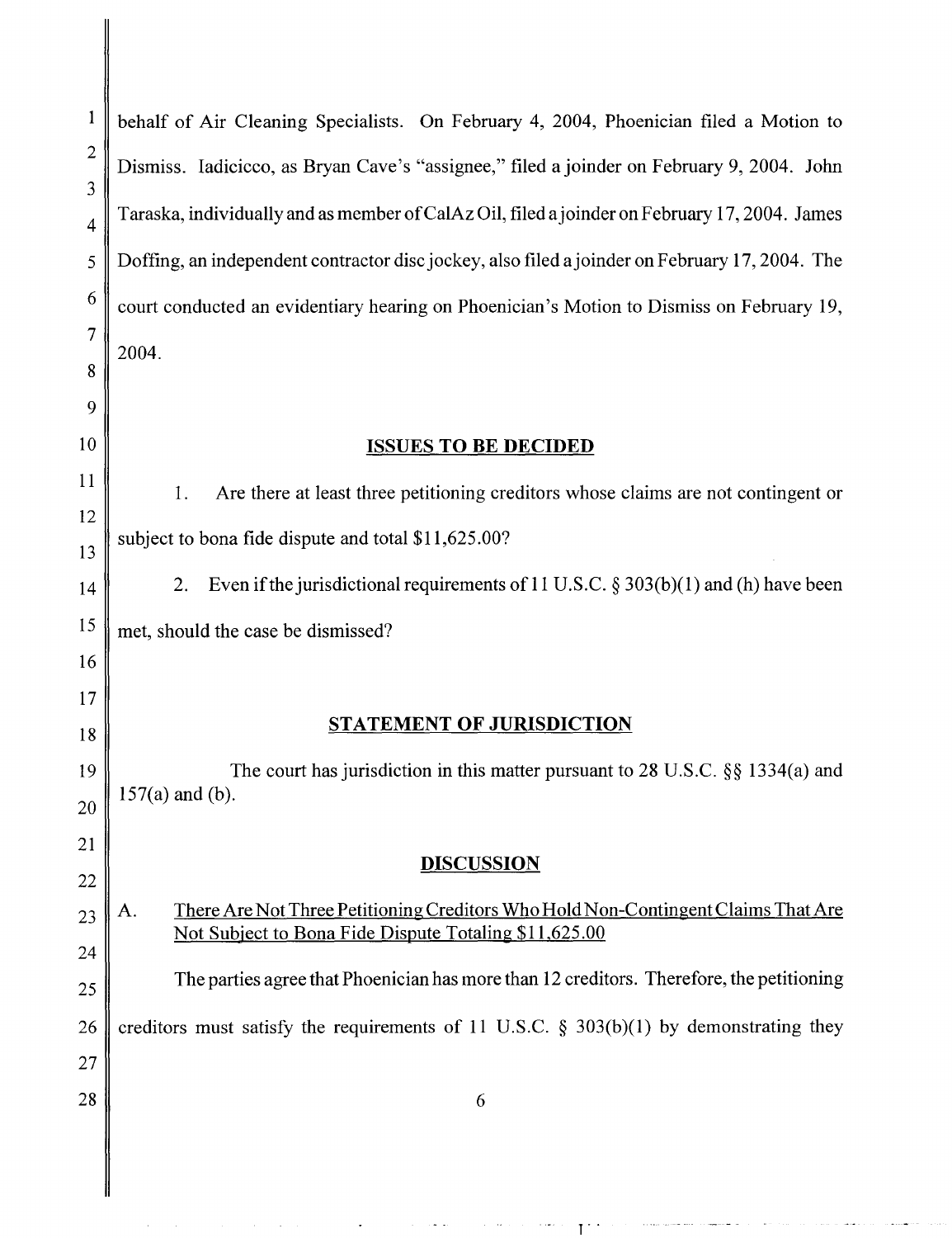$\frac{1}{1}$  collectively hold claims of at least \$11,625.00 which are not contingent as to liability or subject to bona fide dispute. A claim is contingent as to liability if a debtor's duty to pay depends upon the occurrence of an extrinsic event. *See In re Ybarra,* 295 B.R. 609, 613 (9th Cir. BAP 2003). If a claim is non-contingent, in order to meet the requirements of 11 U.S.C. § 303(b)(1), it must also not be the subject of bona fide dispute. A claim is subject to bona fide dispute if facts exist "which give rise to a legitimate disagreement over whether money is owed, or in certain cases, how much." *In re Vortex Fishing Sys., Inc.,* 277 F.3d 1057, 1064 (9<sup>th</sup> Cir. 2001).

The existence of a counterclaim does not automatically make a claim subject to bona fide dispute, however, if there is a dispute regarding the debtor's liability for a claim, then a bona fide dispute exists. *!d.* at 1067. The existence of an affirmative defense suggests the existence of a bona fide dispute because if the affirmative defense is successful, a debtor will not be liable for the claim. *See id.* 

For purposes of this decision, all of the claims, not just the claims of the original petitioning creditors, have been reviewed and considered. The claims are summarized as follows:

\* \* \*

\* \* \*

\* \* \*

\* \* \*

\* \* \*

7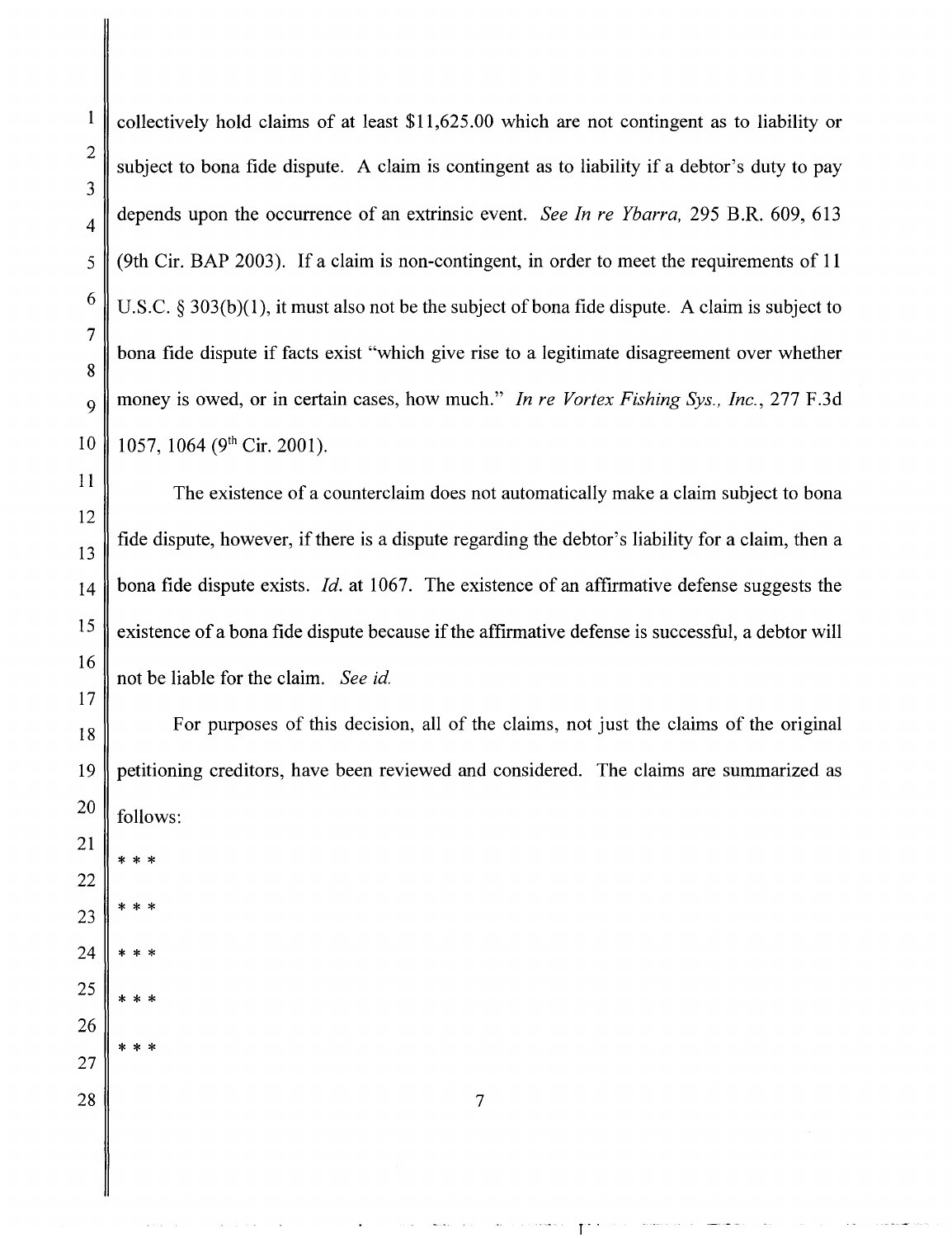| <b>Petitioning Creditors</b>                   | <b>Amount Claimed</b>                              |
|------------------------------------------------|----------------------------------------------------|
| Cheetah LLC                                    | 10,089.75<br>\$                                    |
| Williams Vending                               | \$<br>4,000.00                                     |
| Air Cleaning Specialists                       | \$<br>130.00                                       |
| <b>Joining Creditors</b>                       |                                                    |
| Salvatore Iadicicco                            | 43,000.00<br>\$                                    |
| John Taraska or CalAz Oil Co LLC<br>(Landlord) | \$<br>8,500.00<br>rent<br>\$<br>$6,500.00$ damages |
| James Doffing                                  | $\mathbb{S}$<br>200.00                             |
| <b>TOTAL</b>                                   | \$72,419.75                                        |

An analysis of each of the claims follows. In determining whether a claim is subject to a bona fide dispute, the outcome of the dispute has not been decided; rather, a determination is made as to whether "there are facts that give rise to a legitimate disagreement over whether money is owed." *Id.* at 1064.

1. Williams Vending.

Williams Vending (Williams) filed a claim for conversion of a tabletop video game machine which allegedly disappeared after Phoenician Dynasty vacated the  $7<sup>th</sup>$  Street Location. The evidence was disputed whether Phoenician Dynasty had removed any video machine when it left the  $7<sup>th</sup>$  Street Location. Phoenician's witnesses testified that the game machine was left on the bar. Doffing testified that he saw the machine loaded on a truck owned by "Gino" at about 10:00 a.m. Saturday morning. Phoenician's witnesses testified that Phoenician had vacated the 7<sup>th</sup> Street Location well before 10:00 a.m. on Saturday and that Gino worked for Mike Taraska, not for Phoenician.

1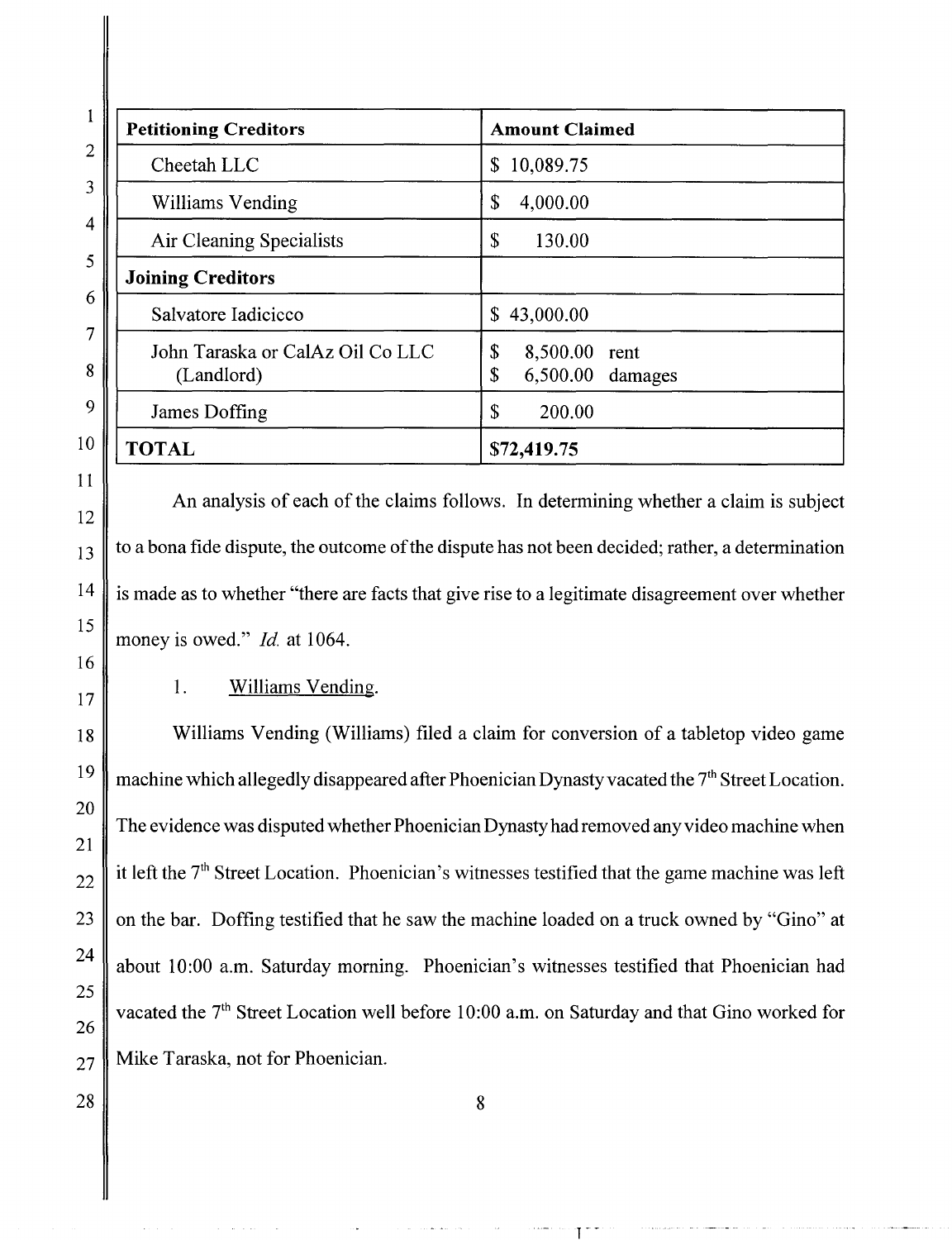The evidence was also unclear as to which game machine Williams claimed was missing. The invoice submitted into evidence to demonstrate Williams' acquisition of the machine he asserted had been delivered to Phoenician was dated November 2001 (Exhibit B). However, the agreement between Williams and Phoenician for placement of the machine was dated months earlier - April 2000 (Exhibit A). Williams' testimony did not provide a clear explanation for the disparity in the dates.

The terms of the agreement regarding who had responsibility for the safekeeping of the video machine were also disputed. The written agreement was silent as to who bore the risk of loss or damage. Brooks, one of Phoenician's principals, asserted that Phoenician did not enter into video machine agreements unless the vendor assumed the risk of damage or loss. The principal of Williams disputed that claim.

Assumption of the risk is an affirmative defense, which when combined with the murky evidence regarding what machine was missing and the disputed testimony as to whether Phoenician had removed any video game machine from the 7<sup>th</sup> Street Location indicate that the claim is subject to bona fide dispute. The Williams' claim, therefore, does not meet the requirements for a petitioning creditor's claim under 11 U.S.C. § 303(b)(1).

2. Salvatore Iadicicco.

Iadicicco's claim, based on the Bryan Cave Agreement, is also subject to a bona fide dispute. Michael Taraska testified the Bryan Cave fees were incurred for legal services performed between 1997 and 1998. No written fee agreement between Bryan Cave and Phoenician was offered into evidence. Due to the passage of time since the legal services

r--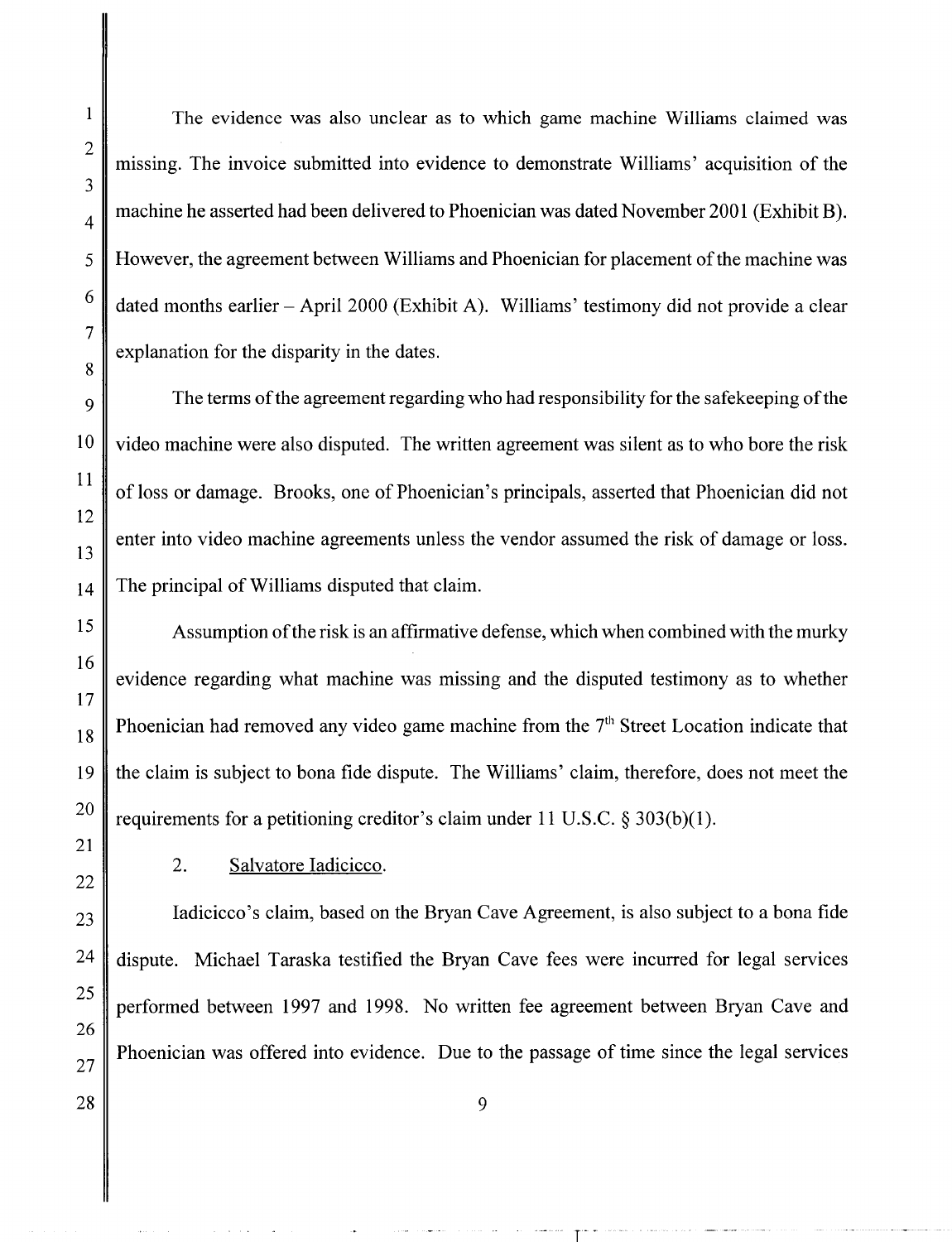were rendered, Phoenician has raised the affirmative defense that the Bryan Cave claim is time barred either under A.R.S. § 12-543 (three years) or A.R.S. § 12-548 (six years). No evidence was presented which demonstrated that Phoenician and Bryan Cave had entered into any agreement to toll the statute of limitations. While there may have been agreements between the current principals of Phoenician and Iadicicco that a liability was due from Phoenician to Bryan Cave, such third party agreements are not always sufficient to toll the statute of limitations. See A.R.S. § 12-508. There is, therefore, a bona fide dispute regarding whether, as a matter of law, the statute of limitations has expired.

In addition, the nature of the Bryan Cave Agreement is itself subject to bona fide dispute. Phoenician asserts that the document (Exhibit E) is a complete assignment of all of Bryan Cave's rights to Iadicicco. If it is such an assignment, Phoenician argues that Iadicicco waived all rights to be paid by (1) failing to list Bryan Cave as a creditor in the third bankruptcy proceeding which he filed for Phoenician in July of 2002 and (2) by executing a settlement agreement with Phoenician in October 2002, purportedly waiving all of his claims. Iadicicco asserts his only right under the Bryan Cave Agreement is to act as a collection agent; and, therefore, he did not waive any of Bryan Cave's rights by entering in the October 2002 settlement. I do not have to decide whose interpretation of the Bryan Cave Agreement is correct, but the fact that there is a disagreement about the nature of the Bryan Cave Agreement and the effect of Iadicicco 's subsequent actions on the Bryan Cave claim demonstrates that there is a bona fide dispute as to Iadicicco's claim. Thus, Iadicicco's claim does not qualify under 11 U.S.C. § 303(b)(l).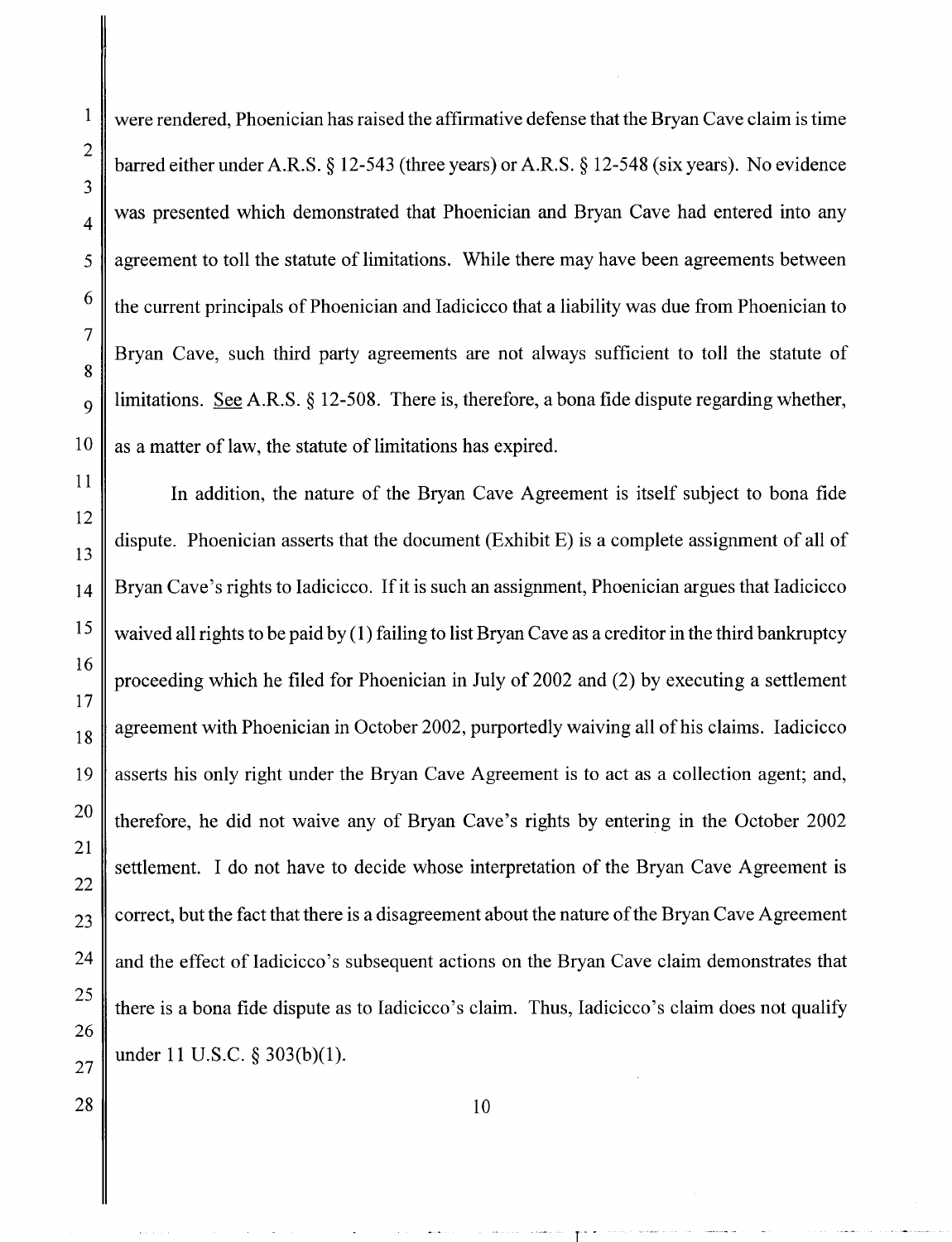#### 3. Landlord Claims

Whether the Landlord's claims are held by Dr. John Taraska, or his wholly-owned corporation, CalAz Oil, is immaterial to a determination of whether the claims are subject to a bona fide dispute. The parties agree that as of the petition date there was no lease agreement between Phoenician and the Landlord; that the Landlord had given Phoenician a notice to vacate by October 31, 2003; that the Landlord's agent, Mike Taraska, had removed electrical switch boxes from the  $7<sup>th</sup>$  Street Location while Phoenician was still occupying the premises in October of 2003 and that Phoenician physically withdrew from the Location prior to October 31, 2003.

There was disputed testimony regarding the Landlord's claim that Phoenician had caused damages of approximately \$6,500.00 to the  $7<sup>th</sup>$  Street Location. There was no eyewitness testimony that Phoenician or its principals or agents had caused the alleged damages. Phoenician's principals denied having caused any physical damage. Mike Taraska and other witnesses who re-entered several days later claimed the Location was "trashed." Taken as a whole, the evidence presented by the Landlord was insufficient to meet its burden of proof that there is no bona fide dispute about who caused the damage at the  $7<sup>th</sup>$  Street Location.

The remaining claim of the Landlord was for \$8,500.00 of rent for the month of October for "additional parking spaces." Phoenician presented evidence that it disputed the charge for additional rent during the term of the lease, and, asserted a right to recoupment on the grounds that no additional parking had ever been provided. Both recoupment and failure of consideration are affirmative defenses. *See Newberry Corp. v. Fireman's Fund Ins. Co.,*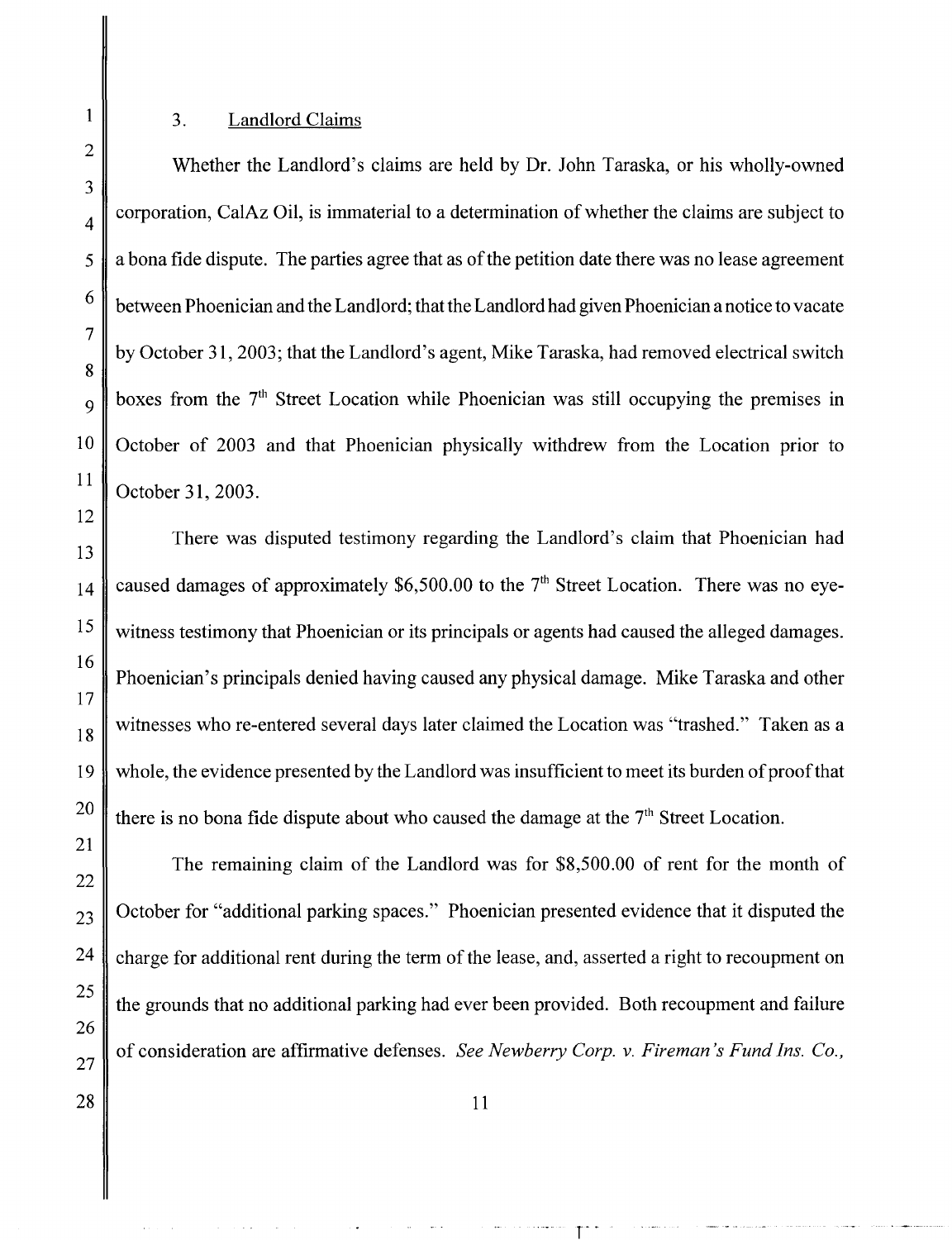95 F.3d 1392 (9th Cir. 1996); *In re California Canners & Growers,* 62 B.R. 18 (9th Cir. BAP 1986); Fed. R. Civ. P. 8(c). Accordingly, both of the Landlord's claims are subject to bona fide dispute and the Landlord's claim cannot qualify as a petitioning creditor claim under 11 U.S.C. § 303(b)(1).

1

2

3

4

#### 4. Air Cleaning Specialists.

Air Cleaning Specialists was a petitioning creditor. After the Petition was filed, Brooks paid the amount in full. It is not necessarily prohibited for an alleged debtor to pay off a petitioning creditor's claim after an involuntary petition is filed. *In re Vortex,* at 1065. However, in the context of this case, where the payment of the claim may result in there being insufficient petitioning creditors, I will consider the claim. The problem with allowing the claim in full is that there was undisputed testimony that for a period of time after Phoenician vacated the  $7<sup>th</sup>$  Street Location, Mike Taraska was intercepting and holding its mail. A review of the Air Cleaning Specialists' bill (Exhibit 43, page 3) indicates there was an invoice sent for September in the amount of \$65.00. There was no evidence presented as to why the September bill could not have been paid while Phoenician was still in control of the  $7<sup>th</sup>$  Street Location. However, the October invoice amount may have been improperly held by Mr. Taraska and will not, therefore, be included in the amount of the claim. Air Cleaning Specialists has a qualifying claim in the amount of \$65.00.

### 5. James Doffing

Mr. Doffing, who acted as an independent contractor disc jockey at the Location for Phoenician, claimed to be owed four weeks' pay at \$63.00 per week. Phoenician denies owing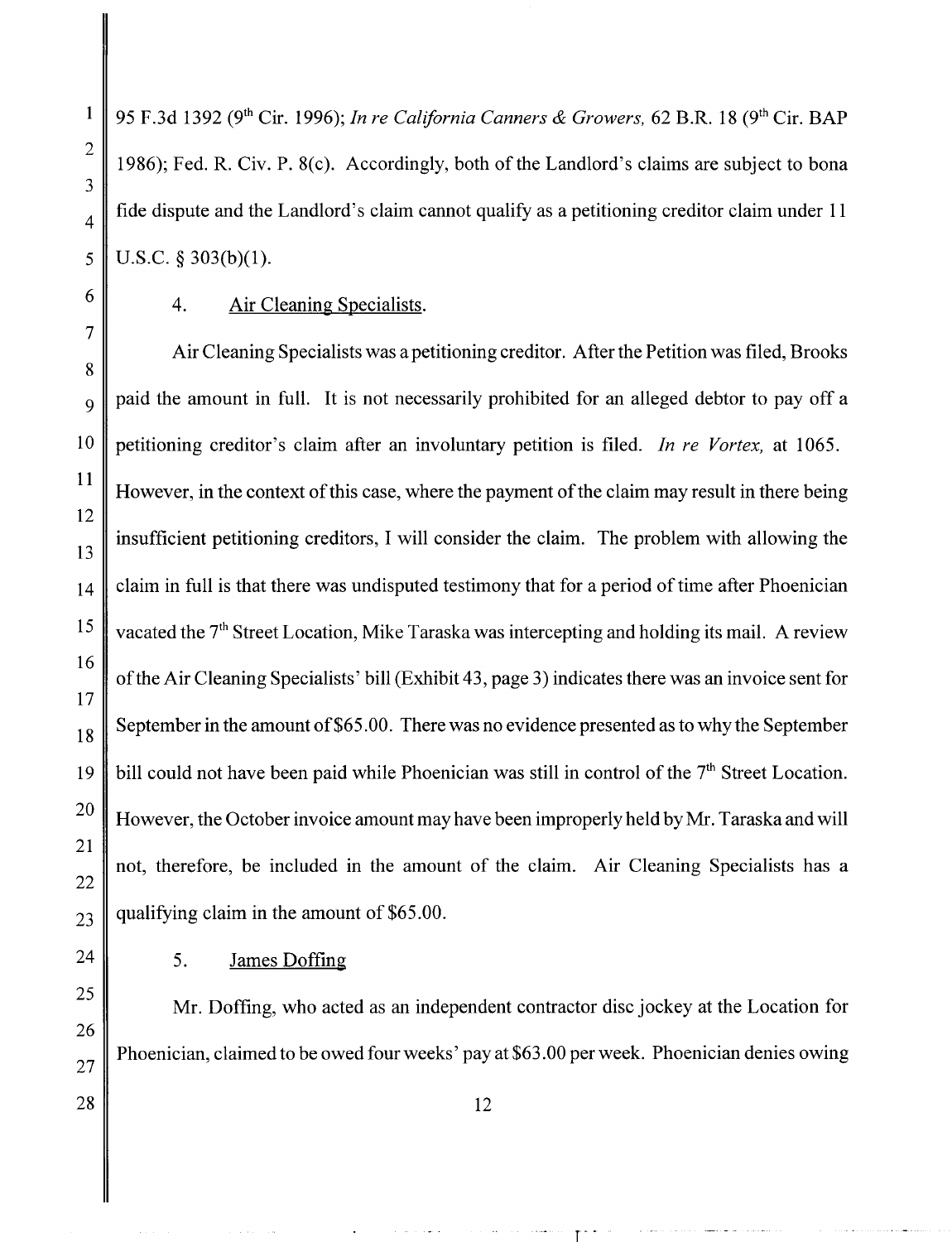more than one week's pay to Mr. Doffing. Mr. Doffing admitted he was paid on a weekly basis. Neither Doffing nor Phoenician produced any records to corroborate their claims as to how many weeks pay was owed. As the petitioning creditor bears the burden of proof, I find that three weeks' pay is subject to an affirmative defense of payment. I find, therefore, that Mr. Doffing has a non-contingent, bona fide claim of \$63.00.

1

2

3

4

5

6

7

8

9

10

## 6. Cheetah Operations L.L.C.

The facts regarding the relationship between Phoenician and Cheetah are complex, but largely irrelevant to the determination that must be made regarding the entry of an order for relief. Regardless of whether Mike Taraska had authority to act on behalf of Cheetah when he signed the Involuntary Petition, the total amount Cheetah claims it is owed is \$10,089.75. That amount is insufficient by itself or in combination with the claims of Air Cleaning Specialists and James Doffing to reach the jurisdictional limit of \$11,625.00. Even if the full amount of Air Cleaning Specialists (\$130.00) and Doffing's (\$200.00) claims were allowed, the amount would still fall short  $(\$10,089.75 + \$130.00 + \$200.00 = \$10,449.75)$ . Because there are insufficient petitioning creditors with non-contingent bona fide claims against the Debtor, an order for relief will not be entered and I will not undertake an analysis of whether Phoenician is generally paying its debts as they become due. See 11 U.S.C. § 303(h).

### B. The Court May Abstain From Cases That Are Essentially Two-Party Disputes

This is not a case which can be disposed of by simply analyzing the claims, doing the math and issuing an order dismissing the case. Phoenician has been the subject of three previous bankruptcy petitions. More importantly, two of the three original petitioning

r-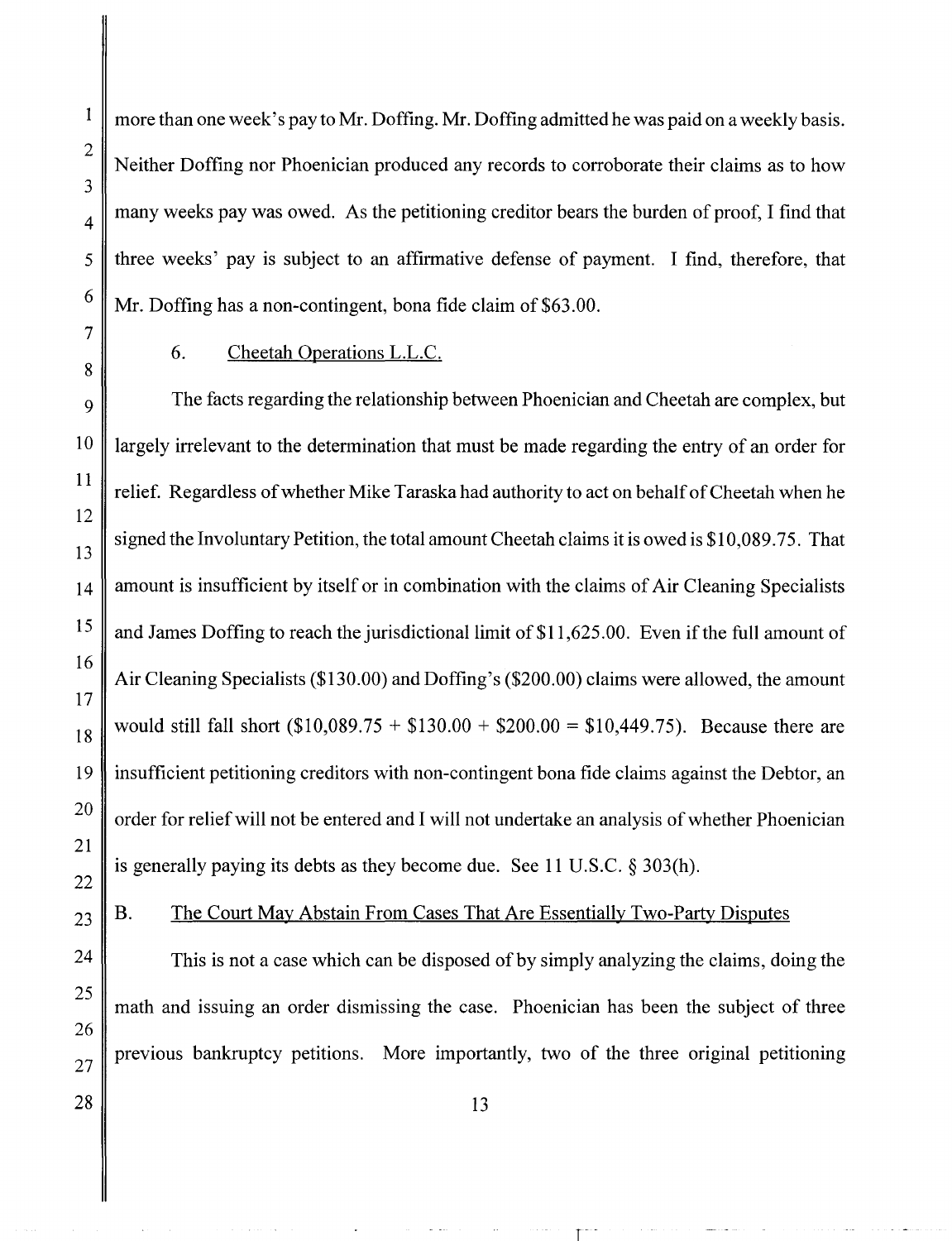creditors, Cheetah and the Landlord, have been engaged in the State Court Litigation with Phoenician and its principals since October 2003. The claims for declaratory relief regarding John Taraska's alleged ownership interests in Phoenician, as well as the Landlord's claims for damages, remain pending before the state court. In the State Court Litigation, the plaintiffs sought the appointment of a receiver and a temporary restraining order or other injunctive relief. Both requests have been denied.

The principle that federal trial courts are not to be used as appellate courts for unsuccessful litigants is the core of the Rooker-Feldman Doctrine. The doctrine seeks to protect the integrity of state court judgments against collateral attack in lower federal courts. *In re Audre, Inc.*, 216 B.R. 19, 26 (9<sup>th</sup> Cir. BAP 1997). The Rooker-Feldman Doctrine precludes the bankruptcy court from having jurisdiction to make determinations on issues intertwined with state court rulings that would render those rulings void. While the orders of the state court denying requests for injunctive relief and appointment of a receiver are not final  $18$  judgments, the entry of an order for relief in this case would effectively void the State Court Litigation orders. Such a result is exactly what the Rooker-Feldman Doctrine prohibits.

Additionally, under 11 U.S.C.  $\S 305(a)$ , bankruptcy courts have the discretion to dismiss a case when it is in the best interests of the parties to continue in a non-bankruptcy forum. The discretion to abstain may be exercised *sua sponte. In re Harvey Probber,* 44 B.R. 667, 652 (Bankr, D. Mass 1984). In determining whether abstention is appropriate, courts consider factors including: (1) the time and efficiency of administration; (2) whether there is already another forum available to protect the parties' interests; (3) whether federal proceedings are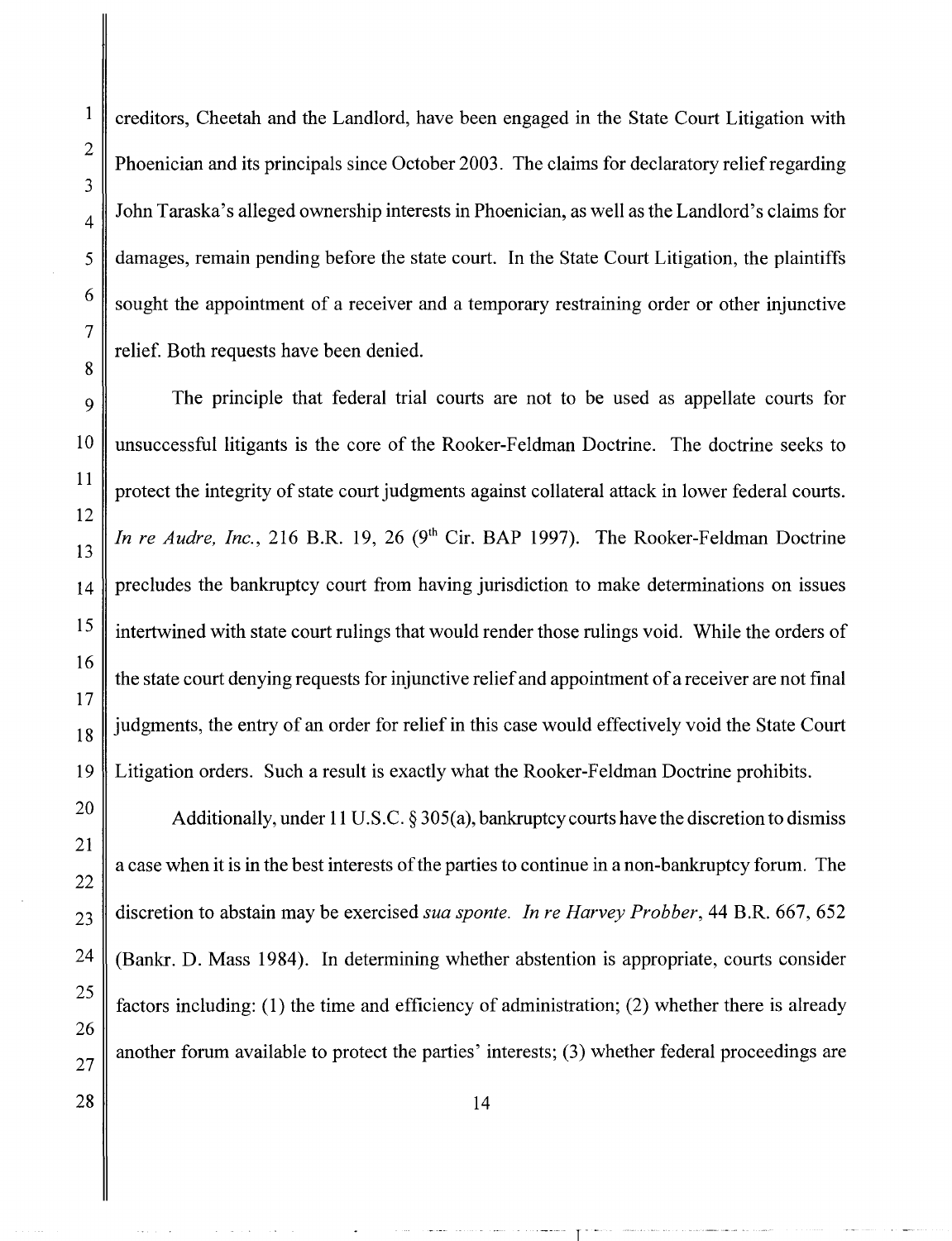$\mathbf{1}$ 

27

necessary to reach a just and equitable solution; and, (4) the purpose for which the bankruptcy jurisdiction is being invoked. *In re Spade,* 258 B.R. 221 (Bankr. D. Colo. 2001).

Abstention is appropriate where the involuntary petition is filed by a single creditor, the proceeding is essentially a two party dispute, and the creditor would be able to obtain adequate 6 relief in a non-bankruptcy forum. *See In re Ax! Indus. Inc.,* 127 B.R. 482, 484-485 (Bankr. S.D. Fla. 1991) ("Courts consider the motivation of the petitioning creditor as a factor in  $\mathcal{O}_9$  making [a 305(a)] determination. It is not appropriate to file an involuntary petition in an effort  $10 \parallel$  to gain control of the debtor's business.").

This case is essentially a two party dispute, which is the subject of on-going state court litigation. The relief sought in the bankruptcy court fundamentally seeks to overrule state court rulings. Accordingly, if I were not dismissing this case for a failure to satisfy the requirements of 11 U.S.C.  $\S 303(b)(1)$ , I would dismiss it under 11 U.S.C.  $\S 305(a)$ .

### **CONCLUSION**

There are insufficient petitioning creditors who hold non-contingent claims that are not subject to bona fide dispute totaling \$11,625.00; therefore, an order for relief may not be entered under 11 U.S.C.  $\S 303(b)(1)$ . Even if the jurisdictional requirements of 11 U.S.C. *§* 3 03 (b )(I) and (h) had been met, discretionary abstention is appropriate in this case. 24 Accordingly, the case will be dismissed.

The foregoing constitute this court's Findings of Fact and Conclusions of Law pursuant to Fed. R. Bank. P. 7052. A separate order dismissing the case will be issued this date. The

r·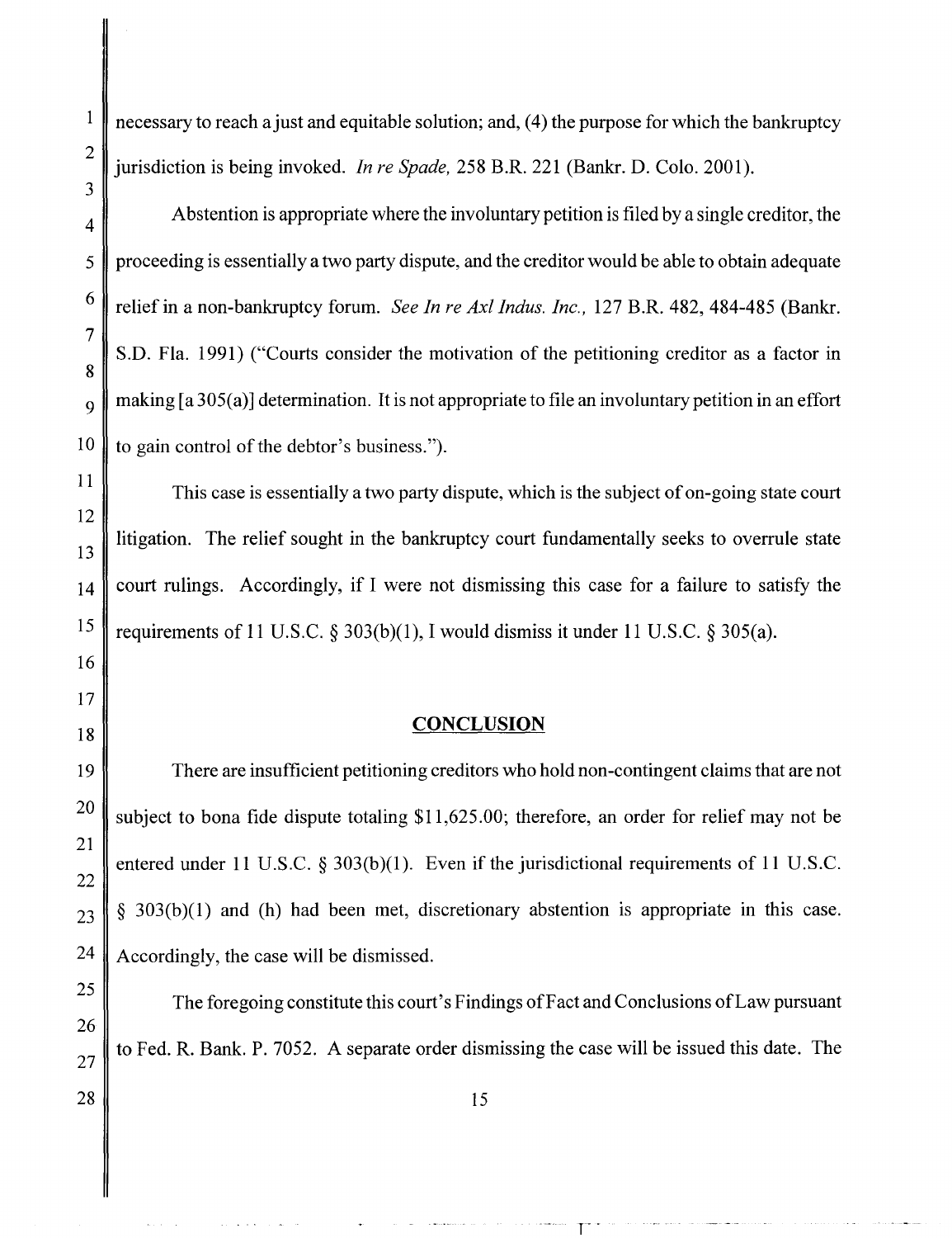$\vert$  court will also issue a Notice of Status Hearing at which the parties should be prepared to discuss a time and date to set a hearing to determine whether an award to Phoenician under 11 U.S.C. § 303(i) is appropriate.

Dated this 11th day of March, 2004.

~~~.QQ.o....9

EILEEN W. HOLLOWELL UNITED STATES BANKRUPTCY JUDGE

11 12 Copies of the foregoing mailed this 11th day of March, 2004 to:

13 Loren I. Thorson, Esq. Philip B. Whitaker, Esq.

14 15 Stegall, Katz & Whitaker, P.C. 531 East Thomas Road #102 Phoenix, AZ 85012-3239

16 Attorneys for Debtor

17 Mark A. Bregman, Esq.

18 Bregman & Burt 7509 East First Street

19 Scottsdale, AZ 85251

20 Attorneys for Cheetah Operations, L.L.C.

21 22 Salvatore Iadicicco, Jr. 3220 East Hononegh Phoenix, AZ 85050

23 Pro Se

2

3

4

5

6

7

8

9

10

24 25 Williams Vending 6579 West Dublin Ct. Chandler, AZ 85226

26 Pro Se

27 28

16